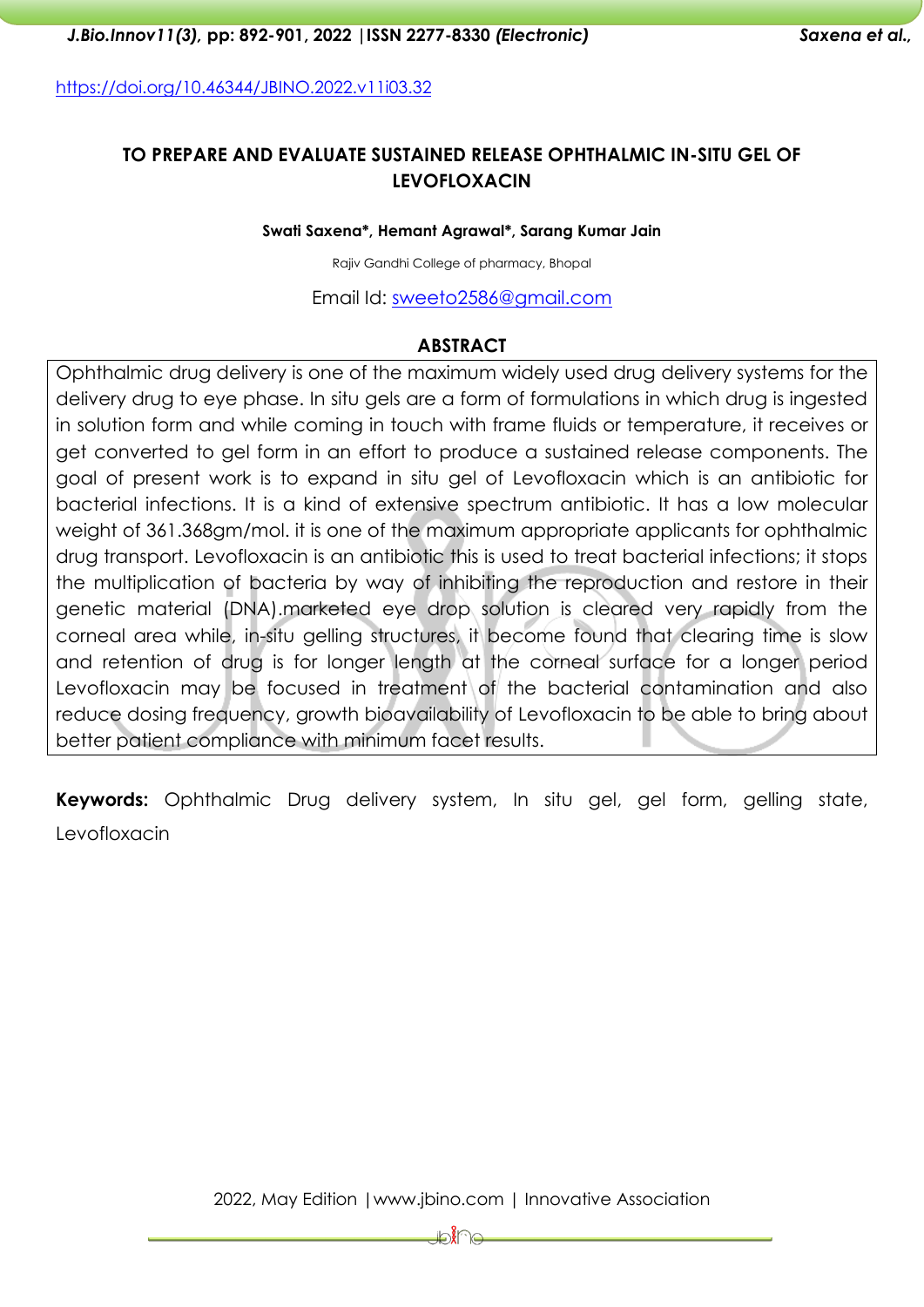### **Introduction:**

Ophthalmic drug transport gadget is one of the maximum broadly used areas for round several years. It's far one of the most broadly researched regions inside the field of medicines. The young technology of scientist has a totally eager hobby in this ophthalmic field nowadays. The principle motive of non-stop robust hobby of scientists on this drug delivery system is the trouble of a low bioavailability of drug after the software to the eyeball. [1]

Gelling potential and gelling temperature each play a crucial function in formula of In-situ gel. Both the parameters are determined to check the potential of the system to shape a gel because of interaction with different environmental situations like temperature, pH, humidity etc.

The method should go through speedy conversion among sol to gel transition on the web site of software due to exchange in pH and temperature through retaining its integrity without erosion or dissolution. On experimentation it changed into located that as the awareness of polymers will increase, the integrity of shaped gel additionally increases. The viscosities of all the formulations at cold temperature and at 37°C were in the range between 980 to 1839 and 6032 to 8907 centipoises respectively. [2] These *in situ* solutions are liquid at room temperature but undergo gelation when it comes in contact with body fluids or change in pH. [3]

The aim of any drug delivery system is to offer adequate quantity of drug at the focused site of motion to perform its required pharmacological response. That Spatial placement pertains to concentrated on a drug to a selected organ or tissue, even as temporal shipping refers to controlling the fee of drug shipping to the target tissue. A sustained launch drug transport gadget can be a prime development in curing ophthalmic illnesses. The main aim is to design in the sort of manner so that a small quantity of dose can provide required pharmacological reaction for long period of time commonly 18 to 24hrs. [4] The formulations of *in situ* gels possibly possess characteristics of a pseudo plastic behavior. The developed formulations were therapeutically efficacious, stable, non -irritant and provide sustained release of the drug up to eight hours. [5]

# **Materials and methods:**

Drug levofloxacin was obtained as a gift sample from Cipla, Indore. Sodium alginate polymer, Carbopol 934, Hydroxy propyl methyl cellulose, Chitosan was obtained from Oxford Laboratory Mumbai. Glacial Acetic Acid was obtained from Sara Fine Chemical, Vadodara. Calcium chloride ware obtained from Qualigens fine chemicals.

# **Preformulation Parameters Organoleptic evaluation**

# **Colour / Odour**

A small quantity of drug was taken on a butter paper and it was analyzed for identification of colour and odour by visual inspection in light.

### **Melting Point**

Melting point is defined as a temperature at which drug gets converted from solid form to liquid form. It is determined mainly by two methods: Capillary tube Method (Fusion Method) and through Melting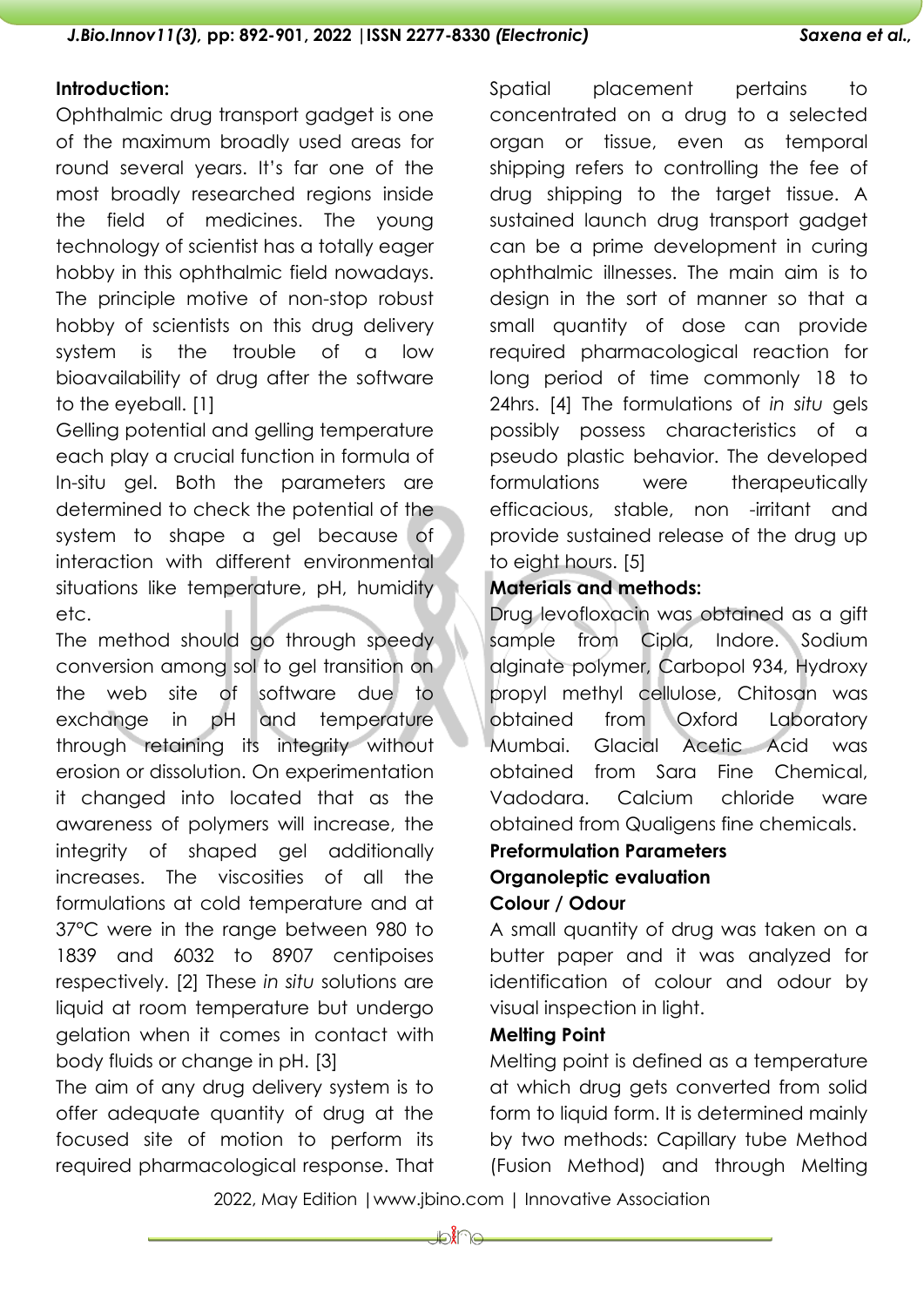point apparatus. The melting point was determined by fusion method. A capillary tube was taken which was sealed at one end, and then filled with small amount of drug sample. The capillary tube was inserted into melting point apparatus along with thermometer. Switch on the apparatus and wait till drug sample gets melted. Record the temperature at which it was recorded.

### **Solubility Analysis**

Solubility parameter is the property of a solid, liquid or gaseous chemical substance called solute to dissolve in a solid, liquid or gaseous solvent. The solubility of a substance mainly depends on the physical and chemical properties of the solute and solvent as well as on temperature and pressure of the solution.

| S.NO.            | <b>Description term</b>  | Part of solvent required for part of |
|------------------|--------------------------|--------------------------------------|
|                  |                          | solute                               |
|                  | Very Soluble             | Less than 1ml                        |
| 2.               | Freely Soluble           | From 1ml to 10ml                     |
| $\overline{3}$ . | Soluble                  | From 10ml to 30ml                    |
| $\overline{4}$ . | <b>Sparingly Soluble</b> | From 30ml to 100ml                   |
| 5.               | <b>Slightly Soluble</b>  | From 100ml to 1000ml                 |
| 6.               | Very Slightly Soluble    | From 1000 to 10000                   |
| 7.               | Practically in soluble   | From 10000 or more                   |

### **Table 1: Solubility Profile according to BP**

### **Procedure:**

Take a small amount of drug in a test tube. Then check its solubility in different solvents like distilled water, 0.1N HCl, 0.1N NaOH, ethanol, methanol, phosphate buffer pH 7.2 & 6.8.

# **Determination of Absorption Maxima of Levofloxacin**

### **Preparation of Phosphate buffer pH 7.2:**

34 gm of potassium dihydrogen phosphate were dissolved in 1000ml to produce phosphate buffer of pH 7.4.

# **Spectrophotometric estimation of Levofloxacin**

Levofloxacin was analyzed quantitatively by UV spectrophotometer in Phosphate buffer pH 7.2. Standard calibration curve was plotted between concentration and absorbance.

**Preparation of standard curve of Levofloxacin in phosphate buffer pH 7.2**

Weigh 100 mg of drug and dissolve in 100ml of phosphate buffer solution pH 7.2. Pipette out 1ml of stock solution and dilute to 100ml of phosphate buffer solution (Sub stock solution). Then pipette out 0.1ml, 0.2ml, 0.3ml, 0.4ml, 0.5ml from sub stock solution and dilute up to 10ml to prepare 1 µg/ml, 2 µg/ml, 3 µg/ml, 4 µg/ml and 5 µg/ml solution. Then absorbance is recorded using UV spectrophotometer at  $\lambda$  max 286nm.

**Determination of Drug Excipients Incompatibility by FT-IR Spectroscopy**

Infra red spectra were recorded by mixing powdered drug with dry powder potassium bromide. FT-IR spectra of the selected formulations were taken and compared with the spectrum of pure drug. The characteristic peaks of drug were obtained by scanning in the range of 400-4000 cm-1 by using the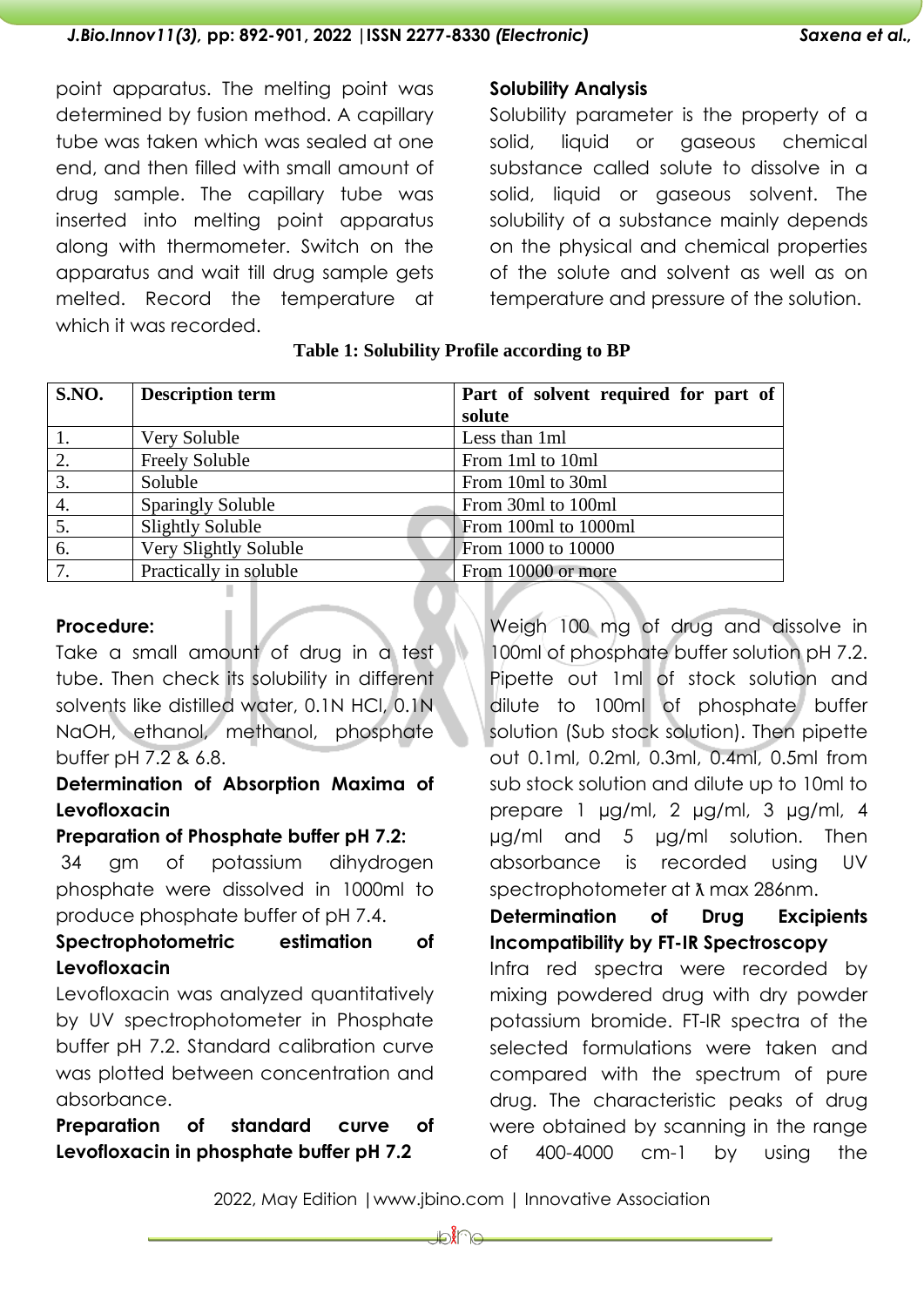spectrometer (Bruker-α-T, Germany). FT-IR is a technique used to determine the

chemical interaction between drug and polymers**.**

### **Formulation Batch In situ gel:**

#### **Table 2 Formulation Batch In situ gel**

| <b>Formulation</b> | Drug    | Carbopol | HPMC $(\% )$             | <b>Chitosan</b> | Sodium                   |
|--------------------|---------|----------|--------------------------|-----------------|--------------------------|
| batch              |         | 934(%)   |                          | $(\%)$          | alginate $(\% )$         |
| F1                 |         |          | $\overline{\phantom{0}}$ |                 |                          |
| F2                 |         |          | ∼                        |                 | $\overline{\phantom{0}}$ |
| F <sub>3</sub>     | 0.3     |          | $\overline{\phantom{0}}$ | 0.25            |                          |
| F <sub>4</sub>     | $0.3\,$ |          | $\overline{\phantom{0}}$ |                 |                          |

### **Formulation of in situ gel**

**Carbopol 934 -** The weighed quantities of polymers were kept for swelling overnight in distilled water and dissolved using a magnetic stirrer. Aqueous solution of Levofloxacin was added in to the polymeric solution with continuous agitation for 20 min. Benzalkonium chloride was added to the resulting solution. The pH of the formulation was adjusted to 7.2 using 0.1 N NaoH/0.1 N HCl. Dispersion was allowed to hydrate for 60 min. Keep the gel for 24 hrs at room temperature.

**HPMC (E15) -** The weighed quantities of polymers were kept for swelling overnight in distilled water and dissolved using a magnetic stirrer. Aqueous solution of Levofloxacin was added in to the polymeric solution with continuous agitation for 20 min. Benzalkonium chloride was added to the resulting solution. The pH of the formulation was adjusted to 7.2 using 0.1 N NaoH/0.1 N HCl. Dispersion was allowed to hydrate for 60 min. Keep the gel for 24 hrs at room temperature.

**Chitosan -** The weighed quantities of polymers were kept for swelling overnight in mix of 0.25% glacial acetic acid and distilled water and dissolved using a magnetic stirrer. Aqueous solution of Levofloxacin was added in to the polymeric solution with continuous agitation for 20 min. Benzalkonium chloride was added to the resulting solution. The pH of the formulation was adjusted to 7.2 using 0.1 N NaoH/0.1 N HCl. Dispersion was allowed to hydrate for 60 min. Keep the gel for 24 hrs at room temperature.

**Sodium Alginate -** The weighed quantities of polymers were kept for swelling overnight in distilled water and dissolved using a magnetic stirrer. Aqueous solution of Levofloxacin was added in to the polymeric solution with continuous agitation for 20 min. Benzalkonium chloride was added to the resulting solution. The pH of the formulation was adjusted to 7.2 using 0.1 N NaoH/0.1 N HCl. Dispersion was allowed to hydrate for 60 min. Keep the gel for 24 hrs at room temperature.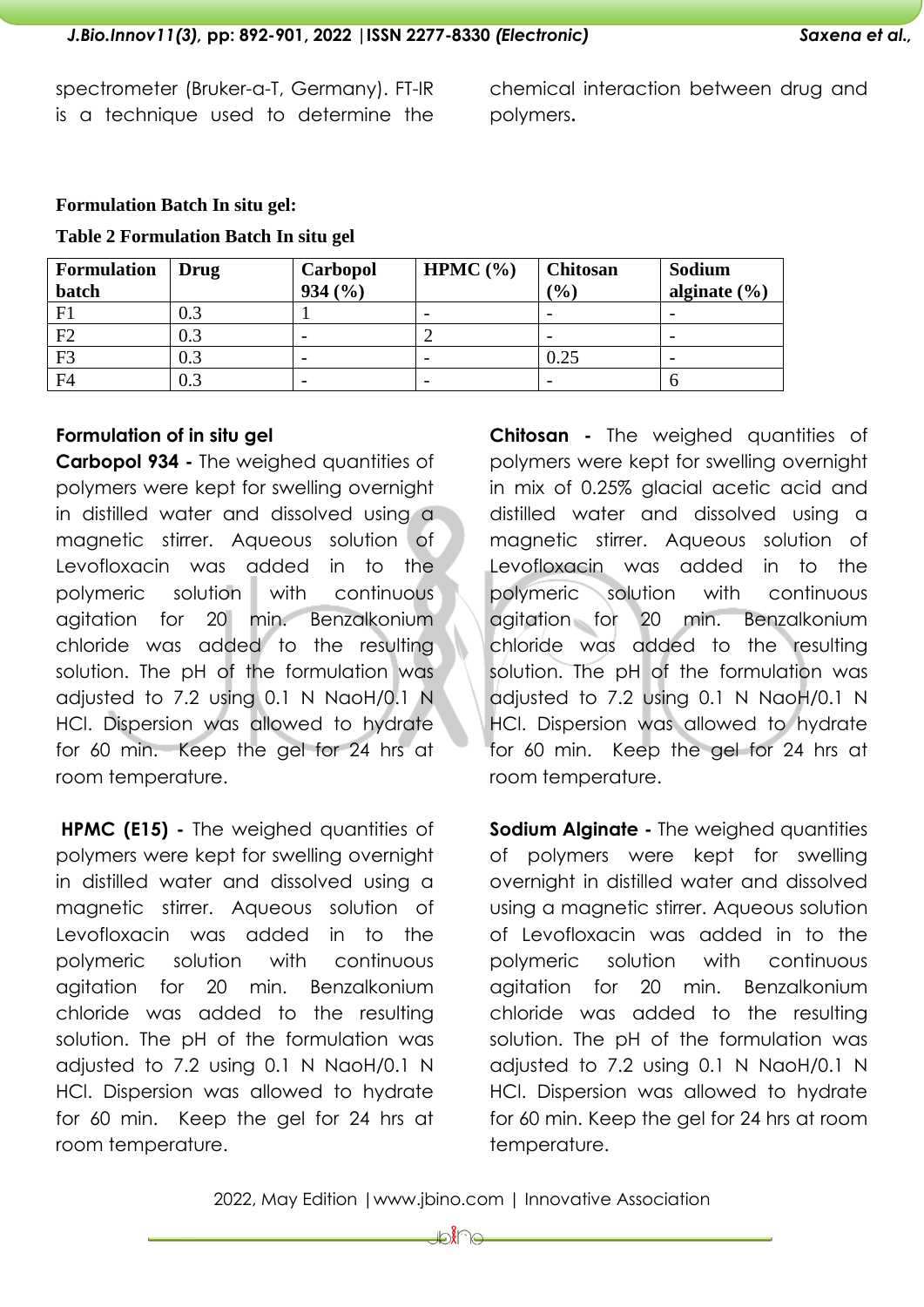# **Evaluation Parameter Clarity Test:**

In this method in situ gel was observed by visual inspection under a good light, viewed against a black and white background. It was also analyzed for formation of turbidity or any unwanted particles dispersed in the solution [6].

### **Determination of pH:**

pH of each formulation was determined immediately after preparation by using digital pH meter which was previously calibrated by pH 4 and pH 7 standard buffers.[7]

# **Gelling Capacity:**

The gelling capacity of the prepared formulation was determined by placing a drop of the formulation in a beaker containing 50 ml of freshly prepared concentrated calcium chloride solution and was visually observed for gelling time. [8].

### **Measurement of Gelation Temperature:**

About 10 ml of the formulation was transferred into a 50 ml beaker with a magnetic bead and placed on a magnetic stirrer with thermostatically controlled heater. The temperature of the stirrer was increased in increments of 1°C and the temperature of the formulation was recorded using a thermometer. The rotation of bead gradually slowed down as the viscosity increased. The temperature at which the magnetic bead stopped rotating was taken as gelation temperature [9].

### **Viscosity Measurement:**

The viscosity was measured using a Brookfield viscometer and the angular velocity increased gradually from 2 to 50 rpm. The studies were performed using spindle no. 96 for gels at physiological temperature (37°C) and for sols at normal room temperature (28°C) [10].

### **In-Vitro Release Studies:**

The in-vitro drug release was studied by using a USP rotating paddle apparatus. Phosphate buffer 7.2 maintained at 37oC was used as the medium. The paddle speed was set to 50 rpm. 3ml of the formulation was placed in a dialysis tube with cellophane membrane covered cells and it was placed such that it just touches the diffusion medium. The drug samples were withdrawn at the interval of one hour for a period of ten hours from the medium and were analyzed by U.V spectrophotometer at their respective wavelength using Phosphate buffer pH 7.2 as blank. The cumulative percentage drug release was evaluated. [11]

# **Results and discussion: Organolaptic evaluation**

The drug was found to be creamish amorphous powder. The melting point of drug was found to be 2250C – 2270C. The drug does not have any obnoxious odour. Levofloxacin is soluble in phosphate buffer pH 7.2, it is slightly soluble in water, ethanol, and methanol. It is very slightly soluble in 0.1N HCl. It is sparingly soluble in 0.1 N NaOH.

# **Determination of Absorption Maxima of Levofloxacin**

**Calibration curve of Levofloxacin in phosphate buffer pH 7.2:**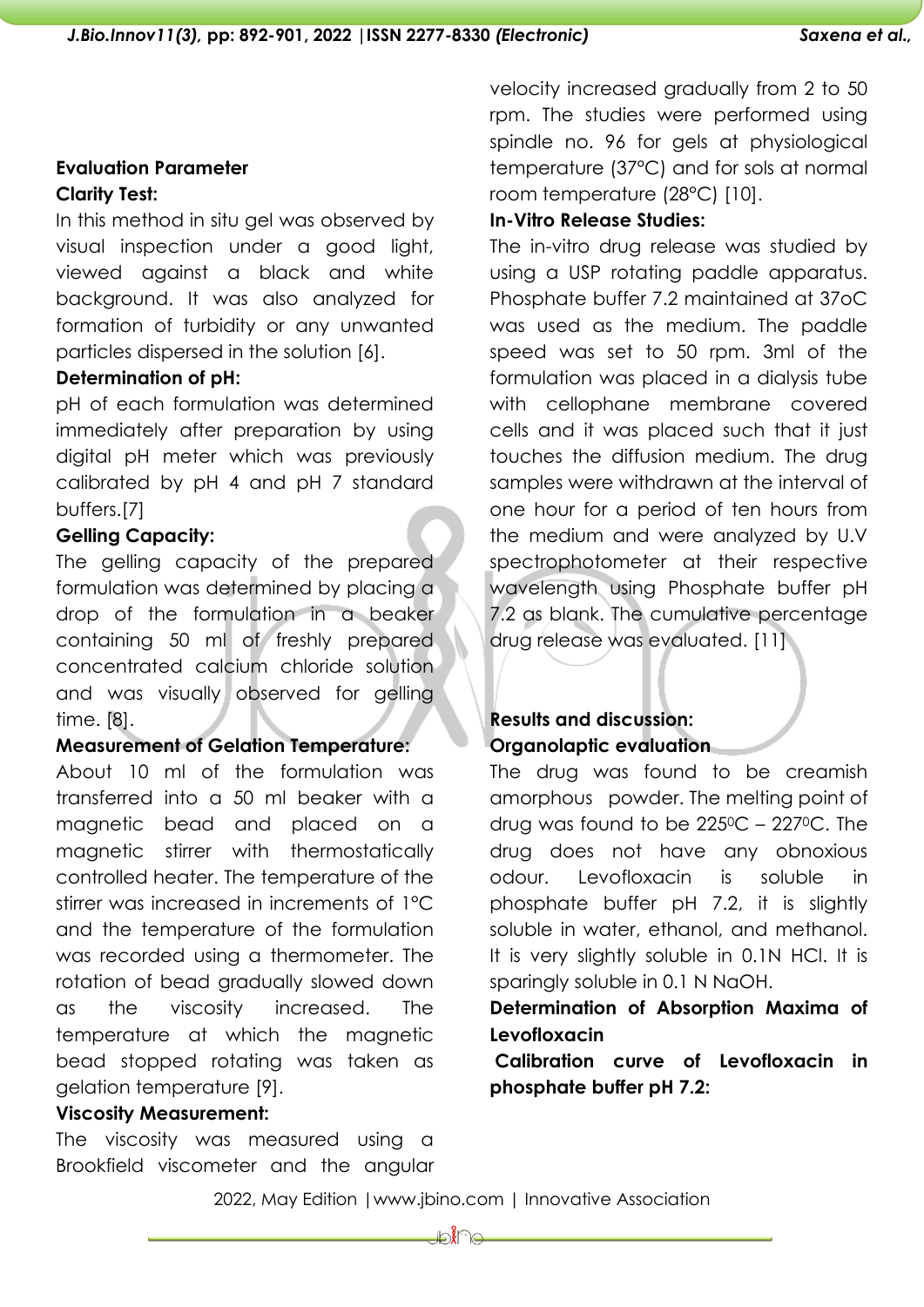

#### **Fig 1: Calibration curve of ofloxacin**

#### **Table 3: Concentration and absorbance data for calibration curve of ofloxacin**

| S. No | <b>Concentration</b><br>$(\mu g/ml)$ | Absorbance<br>(at 286nm) |
|-------|--------------------------------------|--------------------------|
|       |                                      |                          |
|       |                                      | 0.092                    |
|       |                                      | 0.150                    |
|       |                                      | 0.225                    |
|       |                                      | 0.276                    |
|       |                                      | 0.360                    |
|       |                                      |                          |

#### **FT-IR studies**

Drug-excipients compatibility study was performed by FTIR technique. The IR spectra of the solution were taken, which indicate no interaction between Levofloxacin HCl and polymers was observed [12,13].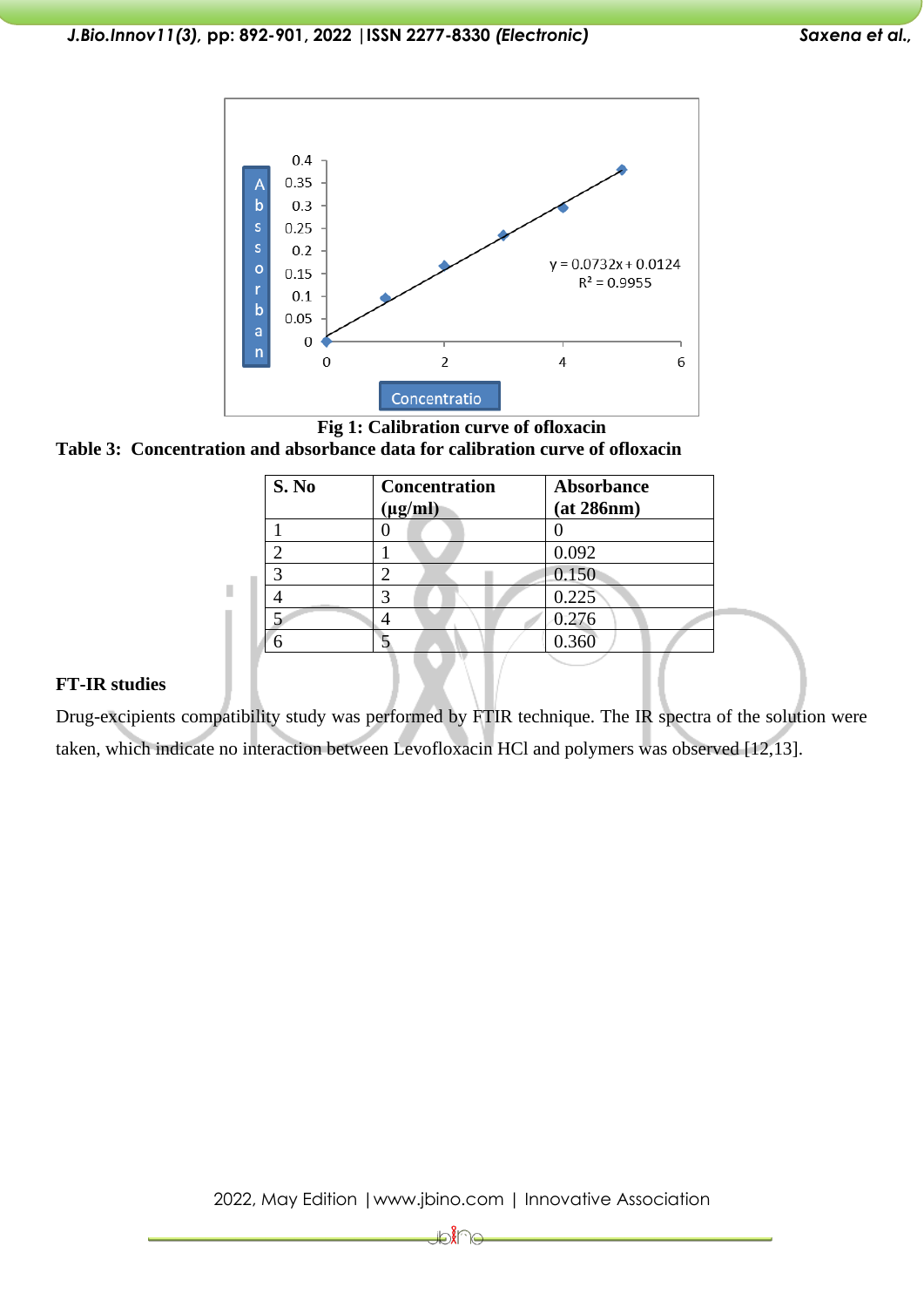

**ATR.10** 

age 1/1

**CHEAKED BY** 

**Fig 2: FT-IR Studies**

# **Evaluation Parameter Clarity:**

The formulations (F1–F4) were prepared by using various concentrations of sodium alginate along with HPMC in different ratios. All the formulations prepared were clear without any turbidity and suspended particles or impurities.

### **Determination of pH:**

The pH of in situ gel solution was found to be around 6.42 to 7.20 for all the formulations. The pH of all formulations is in acceptable range. So they can be easily used in eyes for proper treatment.

| <b>S.NO.</b> | <b>Formulation</b><br>code | <b>Clarity</b> | pH               | <b>Gelling</b><br>capacity | <b>Gelation</b><br>temperature | <b>Viscosity</b><br>(at<br>$50$ rpm) |
|--------------|----------------------------|----------------|------------------|----------------------------|--------------------------------|--------------------------------------|
|              | F1                         | Transparent    | $7.13 \pm 0.10$  | $+ + +$                    | $25 \pm 0.59$                  | 75                                   |
| 2.           | F <sub>2</sub>             | Transparent    | $7.20 \pm 0.122$ |                            | $26.5 \pm 0.7$                 | 50                                   |
|              | F <sub>3</sub>             | Transparent    | $7.29 \pm 0.166$ |                            | $31 \pm 0.12$                  | 42                                   |
|              | F <sub>4</sub>             | Transparent    | $6.29 \pm 0.62$  |                            | $28.5 \pm 0.31$                | 70                                   |

#### **Table 4: Result for pH, Clarity Test, Gelling capacity, Gelation temperature**

### **Table 5: Gelling Capacity**

| S. No | <b>Gelling Capacity</b>                                  | <b>Observation</b> |
|-------|----------------------------------------------------------|--------------------|
|       | No gelation                                              |                    |
|       | 2022 May Edition Lugary ibino com Lanovative Association |                    |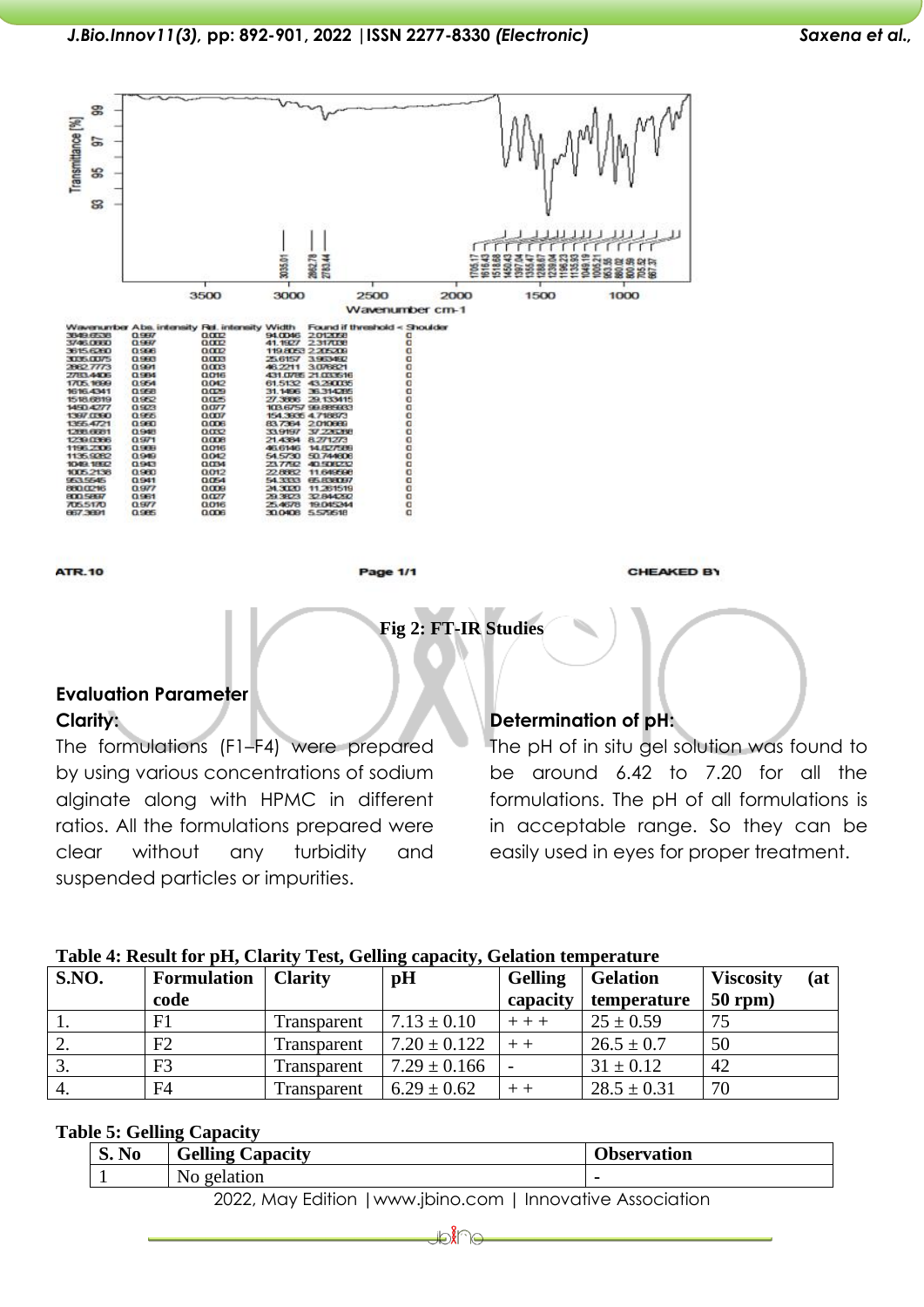### *J.Bio.Innov11(3),* **pp: 892-901, 2022 |ISSN 2277-8330** *(Electronic) Saxena et al.,*

| Gelation occurred in few minutes and remained for $  +$ |  |
|---------------------------------------------------------|--|
| few hour                                                |  |
| Gelation immediate, remained for few hour               |  |
| Gelation immediate, and for extended period             |  |
| Very stiff gel                                          |  |

### **Gelling capacity**

The gelling capacity of batches was found to be in the range of immediate gelation for extended period to gelation for few hours.

# **Gelation temperature**

The gelation temperature of formulations was found to be in the range 25 to 31.

# **In-vitro release studies:**

#### **Table 6: In-vitro release studies**

| Time (hrs)     | Cumulative % drug release |               |                |                |
|----------------|---------------------------|---------------|----------------|----------------|
|                | F1                        | F2            | F <sub>3</sub> | F <sub>4</sub> |
| 0.5            | $21 \pm 0.84$             | $17 \pm 0.62$ | $18 \pm 0.98$  | $16 \pm 0.30$  |
|                | $33 \pm 0.61$             | $24 \pm 0.30$ | $18 \pm 0.58$  | $22 \pm 0.28$  |
| 2              | $42 \pm 0.89$             | $33 \pm 0.64$ | $28 \pm 0.97$  | $30 \pm 0.57$  |
|                | $50 \pm 0.96$             | $44 \pm 0.94$ | $37 \pm 0.87$  | $40 \pm 0.53$  |
| $\overline{4}$ | $71 \pm 0.96$             | $57 \pm 0.88$ | $49 \pm 0.92$  | $52 \pm 0.26$  |
|                | $82 \pm 0.98$             | $62 \pm 0.93$ | $53 \pm 0.45$  | $57 \pm 0.95$  |
|                |                           |               |                |                |



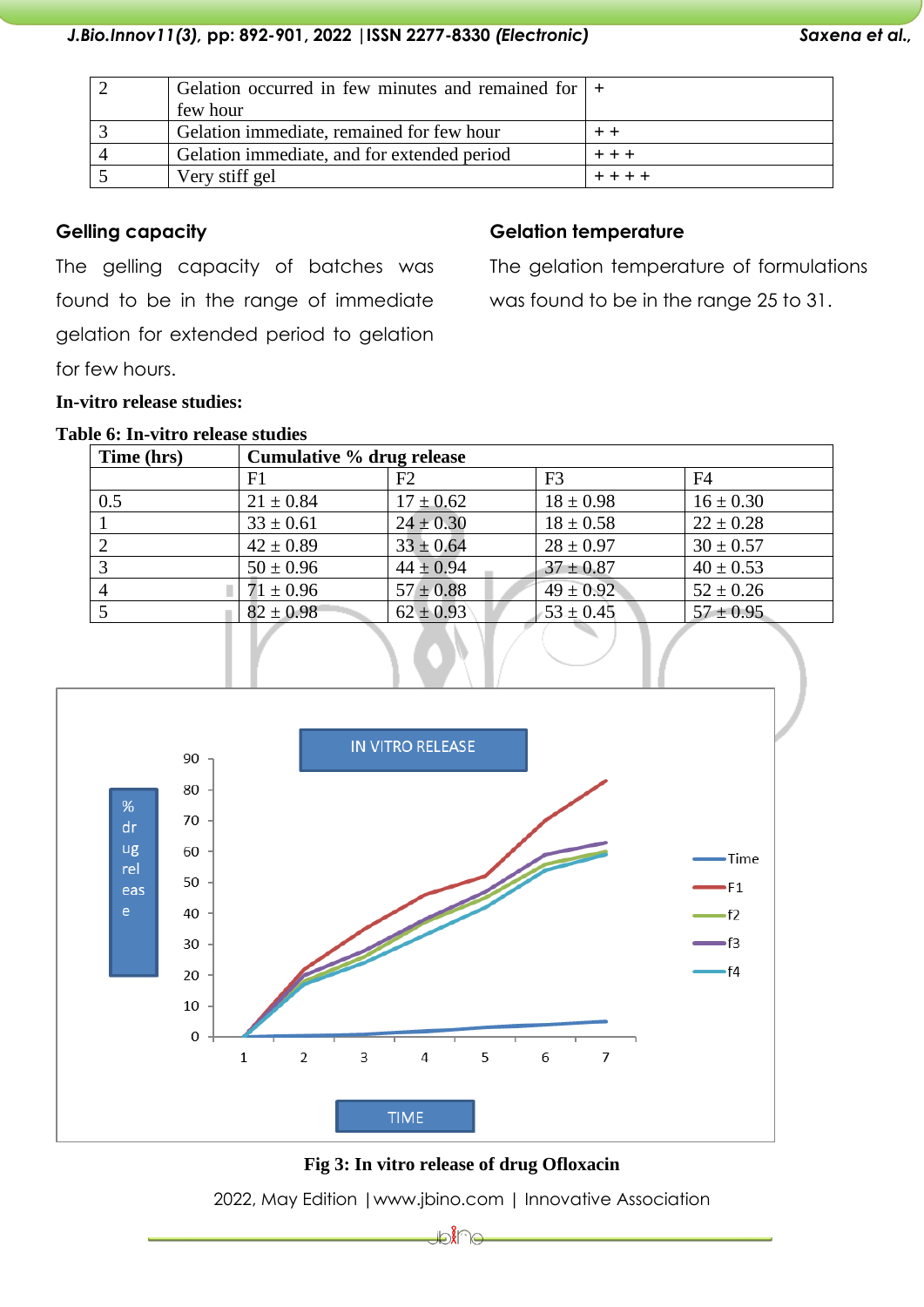### **Summary:**

The real challenge in the development of a controlled drug delivery system is not just to sustain the release but also to prolong the presence of the dosage form in the eye until all the drug is completely released in the desired period of time. Various approaches for preparation of in situ ophthalmic gels were designed.

The aim of the present investigation was to formulate and study ophthalmic in – situ gel of ofloxacin. Carbopol, Hydroxy Propyl methyl cellulose (HPMC), Chitosan, and Sodium alginate were used as polymers for the preparation of ophthalmic in-situ gel. All prepared formulations were evaluated for viscosity, determination of pH, clarity test, gelling capacity, measurement of gelation temperature, and in-vitro release studies etc.

FTIR spectra of the selected formulations were taken and compared with the spectrum of pure drug. The characteristic peaks of drug were obtained by scanning in the range of 400-4000 cm-1 by using the spectrometer (Bruker-α-T, Germany). It was found that no incompatibility between drug and excipients was obtained.

Solubility is the property of a solid, liquid or gaseous chemical substance called solute to dissolve in a solid liquid or gaseous solvent. The drug was freely soluble in phosphate buffer pH 7.2.

The melting point was determined by the capillary method using melting point apparatus. The melting point of drug was found to be in the range 225<sup>o</sup>C to 227<sup>o</sup>C. The viscosity of gel was determined by Brookfield viscometer. It was obtained in the range 42 to 75cps.

The pH of the in situ gel was found to be in the neutral range 6.42 to 7.20. The pH range of gel shows that any of the formulation can be used easily because it will not produce any irritation in eyes.

The formulations (F1–F4) were prepared by using various concentrations of sodium alginate along with HPMC in different ratios. All the formulations prepared were clear without any turbidity and suspended particles or impurities.

In in-vitro gelation study the formulations were evaluated for their in-vitro gelling capacity, accurately measured 10 mL of formulation was added to 100 mL of 0.1N (HCl, pH 7.2-7.8) at 370C in a beaker with mild agitation that avoids breaking of formed gel. The in vitro gelling capacity was graded in three categories on the basis of stiffness of formed gel, gelation time and time period for which the formed gel remains as such.(+) Gels after few minutes, dispersed rapidly, (++) Gelation immediate remains for few hours, (+++) Gelation immediate remains for an extended period

### **Conclusion:**

The aim the present study is to develop Levofloxacin *in-situ* gel for sustained ophthalmic preparation. Levofloxacin is an antibiotic that is used to treat bacterial infections; it stops the multiplication of bacteria by inhibiting the reproduction and repair of their genetic material (DNA).Marketed eye drop solution cleared very rapidly from the corneal region whereas, both in-situ gelling systems were cleared at a slow rate and retained at the corneal surface for a longer duration Levofloxacin can be targeted in treatment of the bacterial infection and also reduce dosing